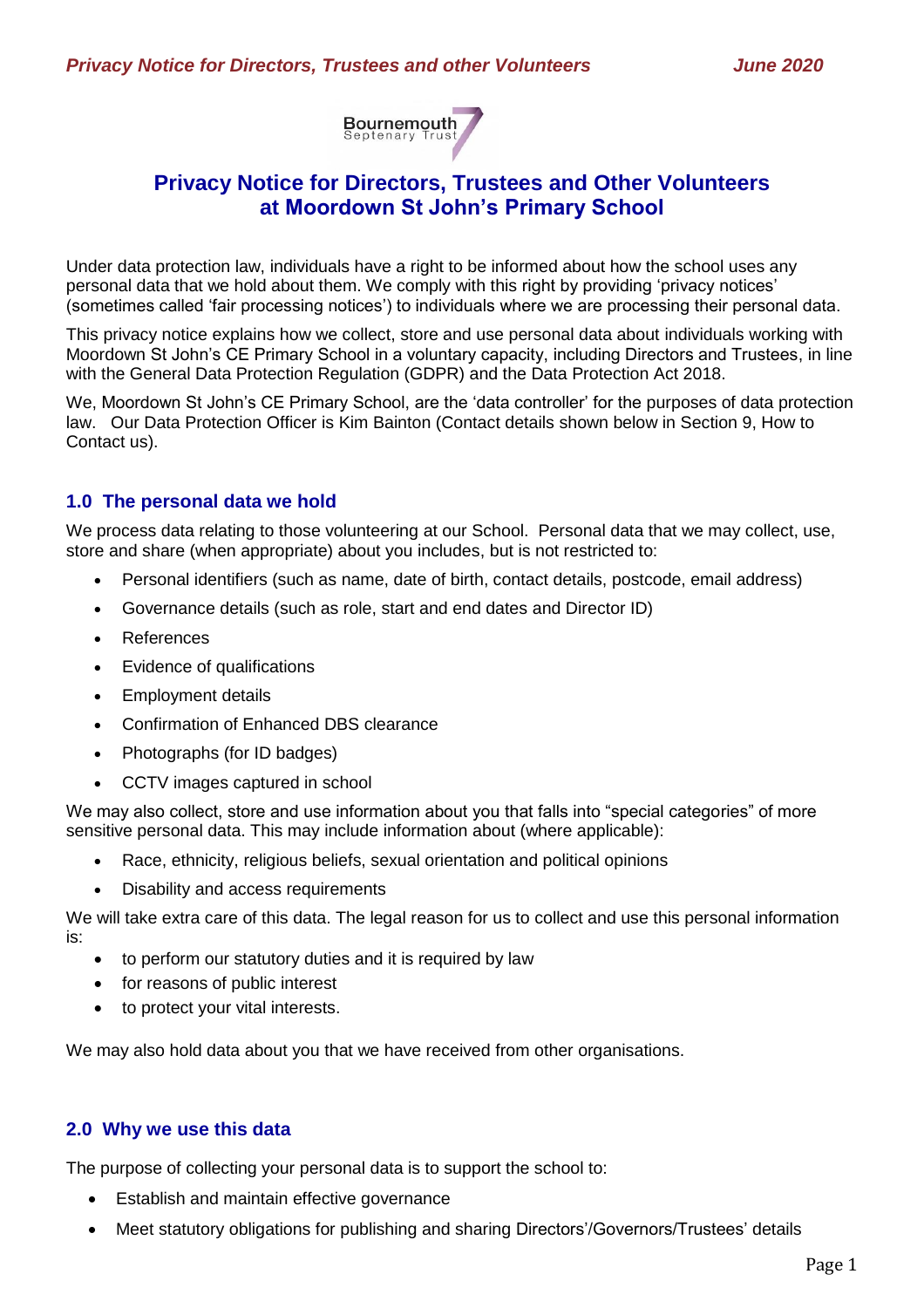- Facilitate safe recruitment, as part of our safeguarding obligations towards pupils
- Undertake equalities monitoring
- Ensure that appropriate access arrangements can be provided for volunteers who require them
- Comply with our legal obligations.

## **2.1 Use of your personal information for marketing purposes**

Moordown St John's Primary School newsletters, which are sent by email, may contain marketing material. If you wish to receive emailed newsletters from the school, please request these via the School Office. You will be required to sign a Consent for Electronic Communications form.

You can opt-out of receiving these emails at any time by replying 'Unsubscribe' or by contacting our Data Protection Lead, Nicky Armstrong, via the School Office.

# **3.0 Our lawful basis for using this data**

We only collect and use your personal data when the law allows us to. Most commonly, we process it where:

- We need to comply with a legal obligation (*All Academy Trusts, under the* [Academies Financial](https://www.gov.uk/government/publications/academies-financial-handbook)  [Handbook](https://www.gov.uk/government/publications/academies-financial-handbook) *, have a legal duty to provide the governance information as detailed in Section 1.)*
- We need to perform an official task in the public interest

Less commonly, we may also process your personal data in situations where:

- We have obtained consent to use it in a certain way
- We need to protect an individual's vital interests (protect their life)

Where you have provided us with consent to use your data, you may withdraw this consent at any time. We will make this clear when requesting your consent, and explain how you would go about withdrawing consent if you wish to do so.

Some of the reasons listed above for collecting and using your personal data overlap, and there may be several grounds which justify our use of your data.

We may also use sensitive personal data called "special category data" which requires more protection to keep it safe. This is often information you would not want to be widely known and is very personal to you. This may include information about (where applicable): race, ethnicity, religious beliefs, sexual orientation, political opinions, disability and access requirements

We will take extra care of this data. The legal reason for us to collect and use this personal information is:

- to perform our statutory duties and it is required by law
- for reasons of public interest.
- to protect an individual's vital interests

# **3.1 Department for Education**

The Department for Education (DfE) collects personal data from educational settings and local authorities. We are required to share information about individuals in governance roles with the Department for Education (DfE) under the requirements set out in the [Academies Financial Handbook](https://www.gov.uk/government/publications/academies-financial-handbook) 

All data is entered manually on the GIAS system and held by DfE under a combination of software and hardware controls which meet the current [government security policy framework.](https://www.gov.uk/government/publications/security-policy-framework) For more information, please see 'How Government uses your data' section.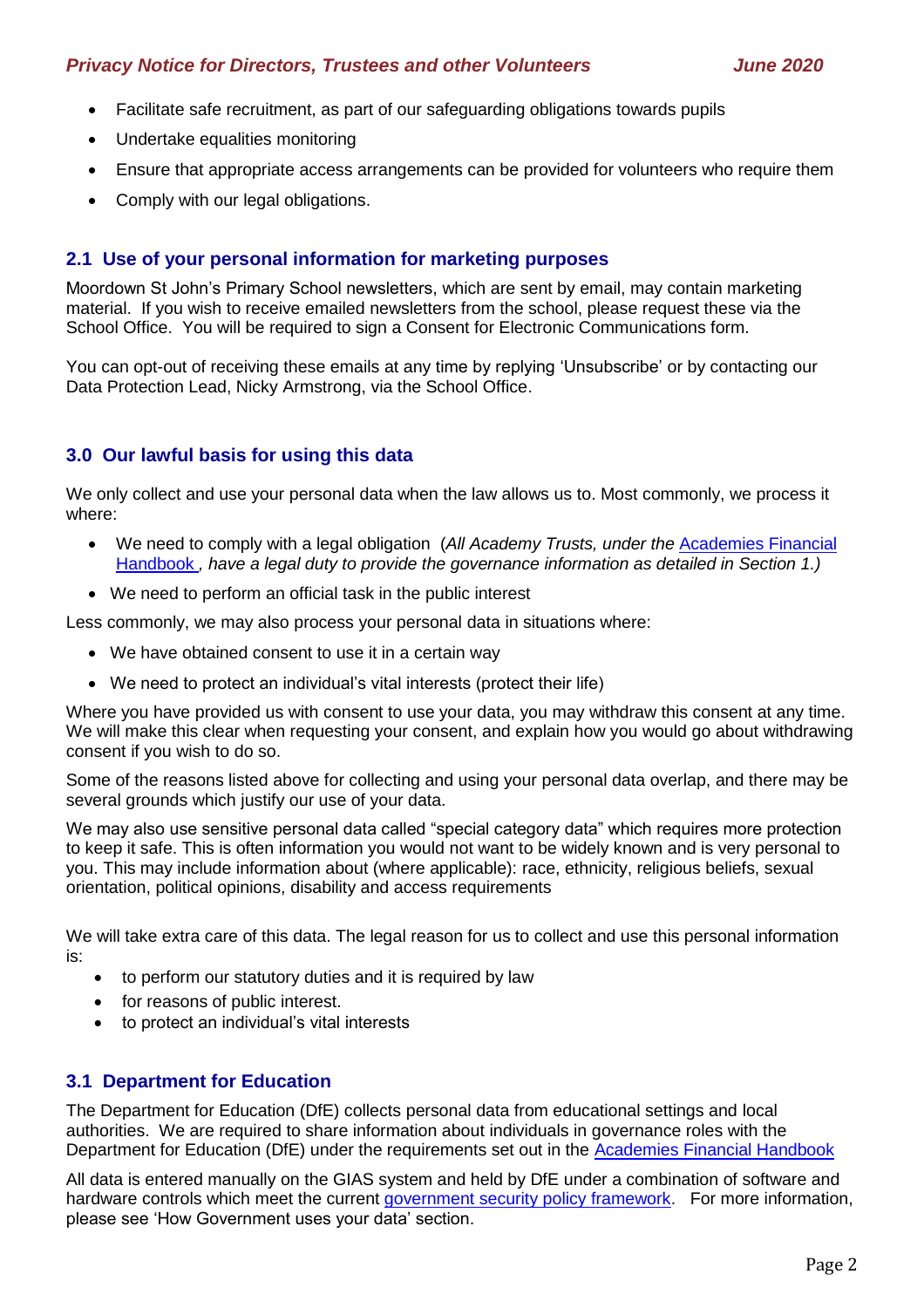## **4.0 Collecting this information**

While the majority of information we collect about you is mandatory, there is some information that can be provided voluntarily.

Whenever we seek to collect information from you, we make it clear whether you must provide this information (and if so, what the possible consequences are of not complying), or whether you have a choice.

#### **5.0 How we store this data**

We maintain files in which we store personal information about all volunteers. The information contained in these files is kept secure and is only used for purposes directly relevant to your work with the school.

All personal data is stored in accordance with our Records Retention Schedule/Records Management policy. A copy of this is available from the School Office or may be downloaded from the Data Protection/GDPR section of our website

When your relationship with the school has ended, we will retain/dispose of your personal information in accordance with the above-mentioned records retention/management policy

## **6.0 Data sharing**

We do not share information about you with any third party without consent unless the law and our policies allow us to do so.

Where it is legally required, or necessary (and it complies with data protection law), we may share personal information about you with:

- *The Academy Trust – for monitoring and school improvement purposes*
- *Government departments or agencies – to meet our legal obligations to share certain information with it, such as details of Governors/Directors/Trustees (see below)*
- *Our local authority – to meet our legal obligations to share certain information with it, such as details of Governors (Directors/Trustees)*
- *Suppliers and service providers – to enable them to provide the service we have contracted them for (such as governor/trustee support)*
- *Professional bodies, advisors and consultants - such as governor/trustee support*
- *Employment and recruitment agencies – such as for the processing of DBS clearances*
- *Police forces, courts – such as for the prevention/detection of crime or fraud; or there is an issue with a parent/carer that puts the safety of our pupils or staff (paid and voluntary) at risk*
- *NHS Track and Trace Covid 19 – to report on those in close contact with anyone who has tested positive for Covid-19 within the setting.*

As part of the statutory school inspection process, we are required to share information with our regulators, OfSTED and SIAMS (Statutory Inspection of Anglican and Methodist Schools). Information may also be shared with our auditors. Where possible such data is anonymised before sharing.

Occasionally we may share information with the Health and Safety Executive as part of our legal obligation to report certain accidents/incidents/near misses under RIDDOR (Reporting of Injuries, Diseases and Dangerous Occurrences Regulations).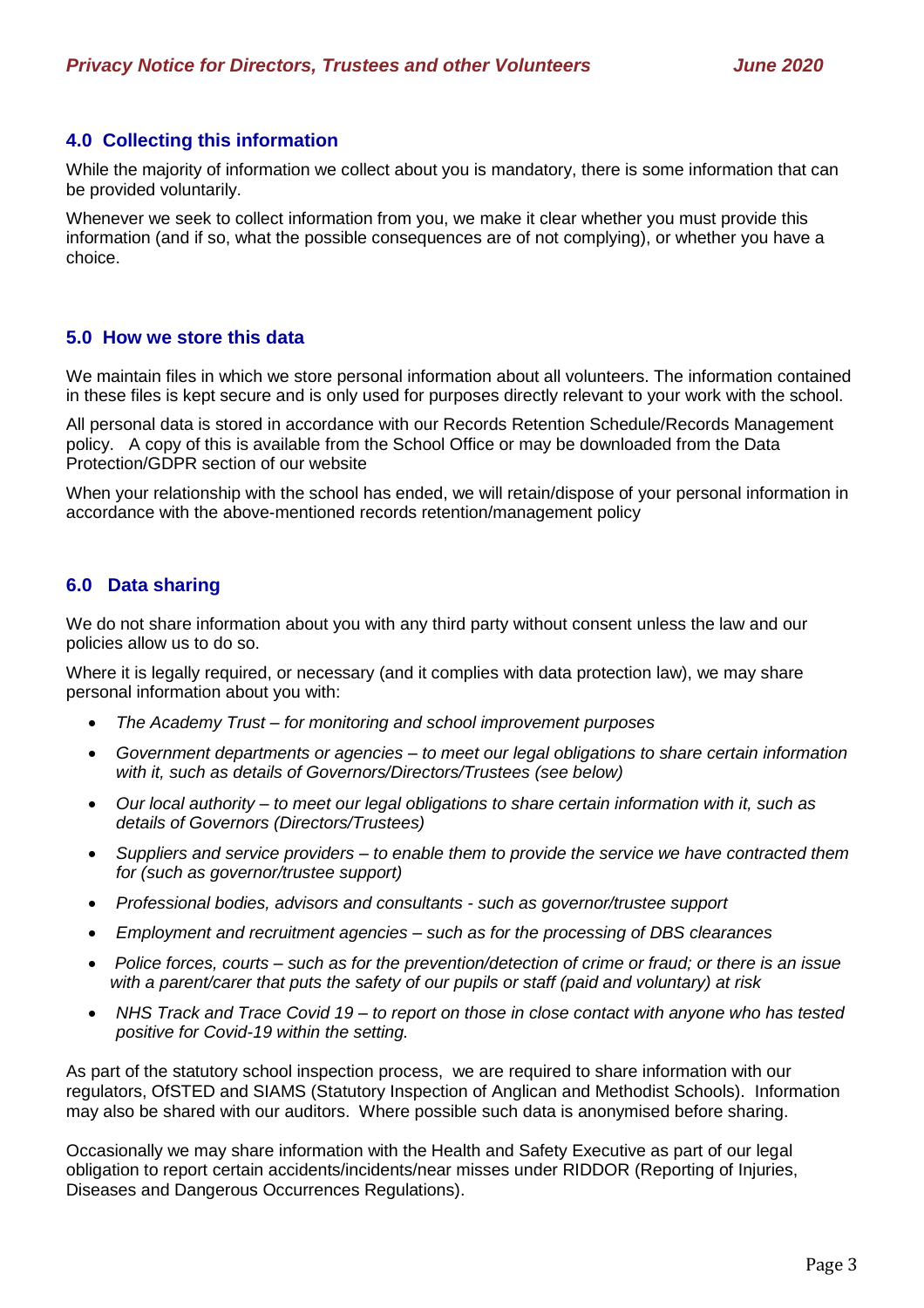## *Privacy Notice for Directors, Trustees and other Volunteers June 2020*

#### **Data sharing with NHS Track and Trace – Covid-19**

The law on protecting personally identifiable information, known as the General Data Protection Regulation (GDPR), allows Public Health England to use the personal information collected by NHS Test and Trace Service.

Therefore if required to do so by the NHS Track and Trace Services, Moordown St John's Primary School will provide the contact details of all children and adults that have been in close contact with anyone that has tested positive for Covid-19 within the setting.

This is in accordance with Article 6(1)(e)of the GDPR *'processing is necessary for the performance of a task carried out in the public interest'.*

For more information please see the following government guidance. <https://www.gov.uk/guidance/nhs-test-and-trace-how-it-works#how-nhs-test-and-trace-service-works>

<https://contact-tracing.phe.gov.uk/help/privacy-notice>

#### **6.1 How the Government uses Governor/ Director data**

The governor/directors data that we lawfully share with the DfE via GIAS:

- will increase the transparency of governance arrangements
- will enable Academies and the department to identify more quickly and accurately individuals who are involved in governance and who govern in more than one context
- allows the department to be able to uniquely identify an individual and in a small number of cases conduct checks to confirm their suitability for this important and influential role.

#### **6.1.1 Data collection requirements**

To find out more about the requirements placed on us by the Department for Education including the data that we share with them, go to [https://www.gov.uk/government/news/national-database-of](https://www.gov.uk/government/news/national-database-of-governors)[governors](https://www.gov.uk/government/news/national-database-of-governors)

**Note:** Some of these personal data items are not publically available and are encrypted within the GIAS system. Access is restricted to a small number of DfE staff who need to see it in order to fulfil their official duties. The information is for internal purposes only and not shared beyond the department, unless the law allows it.

# **6.1.2 How to find out what personal information the DFE holds about you**

Under the terms of the Data Protection Act 2018, you are entitled to ask the Department:

- if they are processing your personal data
- for a description of the data they hold about you
- the reasons they're holding it and any recipient it may be disclosed to
- for a copy of your personal data and any details of its source

If you want to see the personal data held about you by the Department, you should make a 'subject access request'. Further information on how to do this can be found within the Department's personal information charter that is published at the address below:

[https://www.gov.uk/government/organisations/department-for-education/about/personal-information](https://www.gov.uk/government/organisations/department-for-education/about/personal-information-charter)[charter](https://www.gov.uk/government/organisations/department-for-education/about/personal-information-charter)

To contact DfE:<https://www.gov.uk/contact-dfe>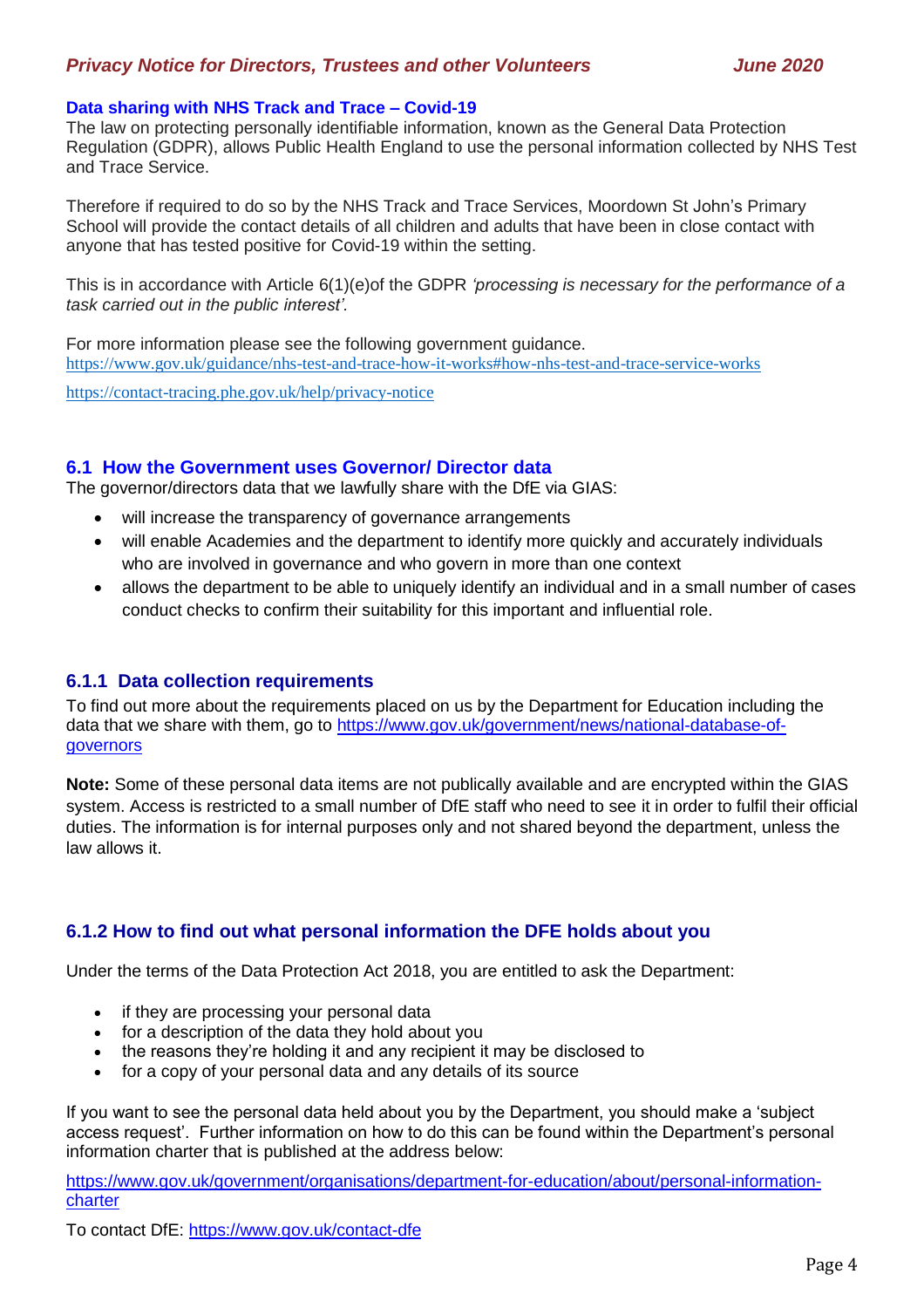## **6.2 Transferring data internationally**

Where we transfer personal data to a country or territory outside the European Economic Area, we will do so in accordance with data protection law.

## **7.0 Requesting access to personal data (Subject Access Request)**

Individuals have a right to make a 'subject access request' to gain access to personal information that the school holds about them.

If you make a subject access request, and if we do hold information about you, we will:

- Give you a description of it
- Tell you why we are holding and processing it, and how long we will keep it for
- Explain where we got it from, if not from you
- Tell you who it has been, or will be, shared with
- Let you know whether any automated decision-making is being applied to the data, and any consequences of this
- Give you a copy of the information in an intelligible form

You may also have the right for your personal information to be transmitted electronically to another organisation in certain circumstances.

If you would like to make a request for your personal information, please contact our Data Protection Lead, Nicky Armstrong.

#### **7.1 Your other rights regarding your data**

Under data protection law, individuals have certain rights regarding how their personal data is used and kept safe. You have the right to:

- Have your personal data rectified, if it is inaccurate or incomplete.
- Request the deletion or removal of personal data if there is no compelling reason for its continued processing.
- Restrict our processing of your personal data (ie permitting its storage but no further processing).
- Object to direct marketing (including profiling) and processing for the purposes of scientific/historical research and statisticsuse of your personal data if it would cause, or is causing, damage or distress
- Not to be subject to decisions based purely on automated processing where it produces a legal or similarly significant effect on you.
- Claim compensation for damages caused by a breach of the data protection regulations

To exercise any of these rights, please contact our data protection officer.

#### **8.0 Complaints**

We take any complaints about our collection and use of personal information very seriously.